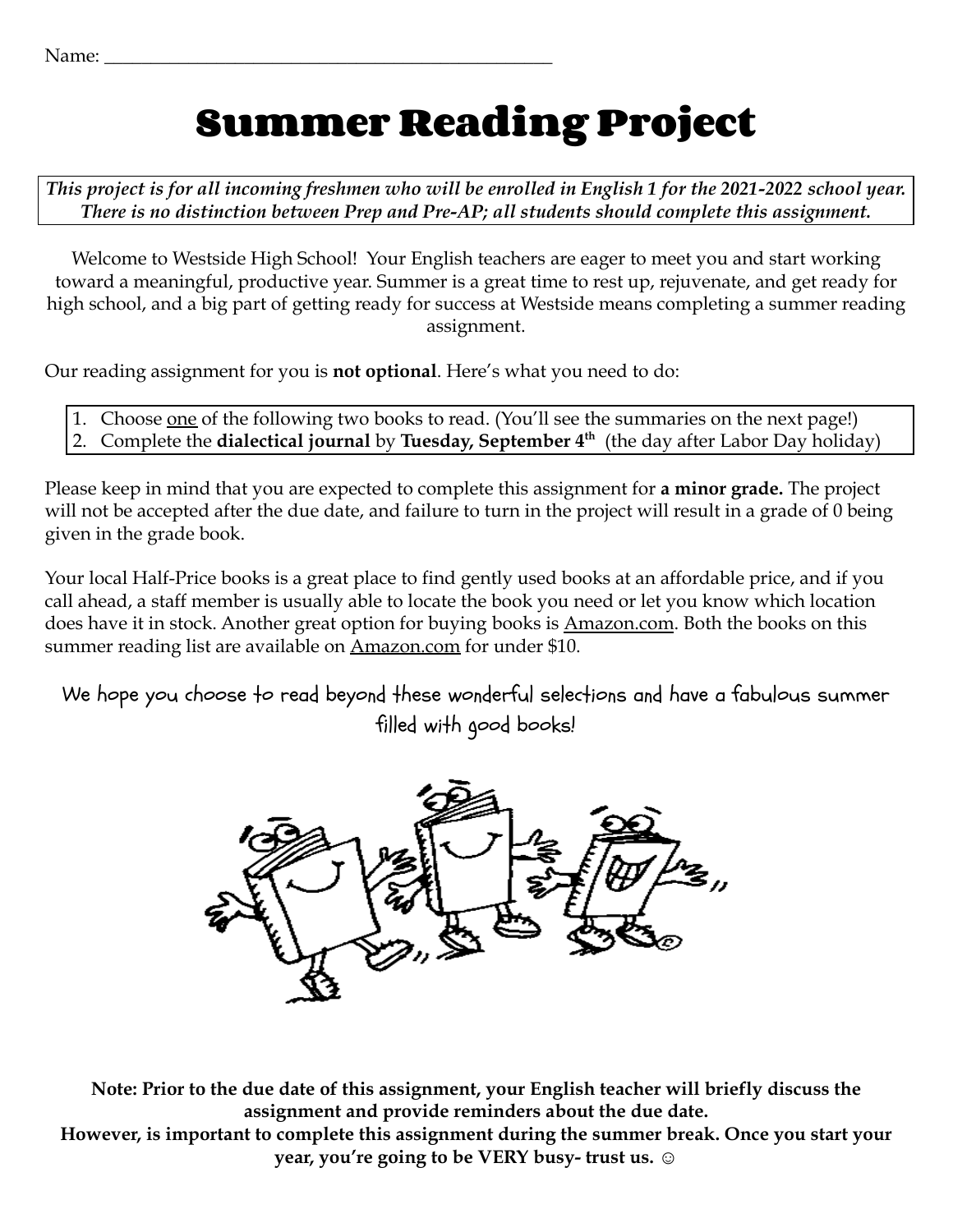Select **one** of the following books to read:

## **Option 1**

### *Ender's Game* **by Orson Scott Card**

In order to develop a secure defense against a hostile alien race's next attack, government agencies breed child geniuses and train them as soldiers. A brilliant young boy, Andrew "Ender" Wiggin lives with his kind but distant parents, his sadistic brother Peter, and the person he loves most, his sister Valentine. Young Ender is drafted to the orbiting Battle School for rigorous military training. Ender's skills make him a leader in school and respected in the Battle Room, where children play at mock battles in zero gravity. Yet growing up in an artificial community of young soldiers, Ender suffers greatly from isolation, rivalry from his peers, pressure from the adult teachers, and an unsettling fear of the alien invaders. Ender could be the general Earth needs to remake the world. If the world survives, that is.

### **Option 2**

#### *Eleanor and Park* **by Rainbow Rowell**

*Bono met his wife in high school*, Park says. *So did Jerry Lee Lewis*, Eleanor answers. *I'm not kidding*, he says. *You should be*, she says, *we're 16*. *What about Romeo and Juliet? Shallow, confused, then dead. I love you*, Park says. *Wherefore art thou,* Eleanor answers. *I'm not kidding,* he says. *You should be.*

Set over the course of one school year in 1986, this is the story of two star-crossed misfits-smart enough to know that first love almost never lasts, but brave and desperate enough to try. When Eleanor meets Park, you'll remember your own first love-and just how hard it pulled you under.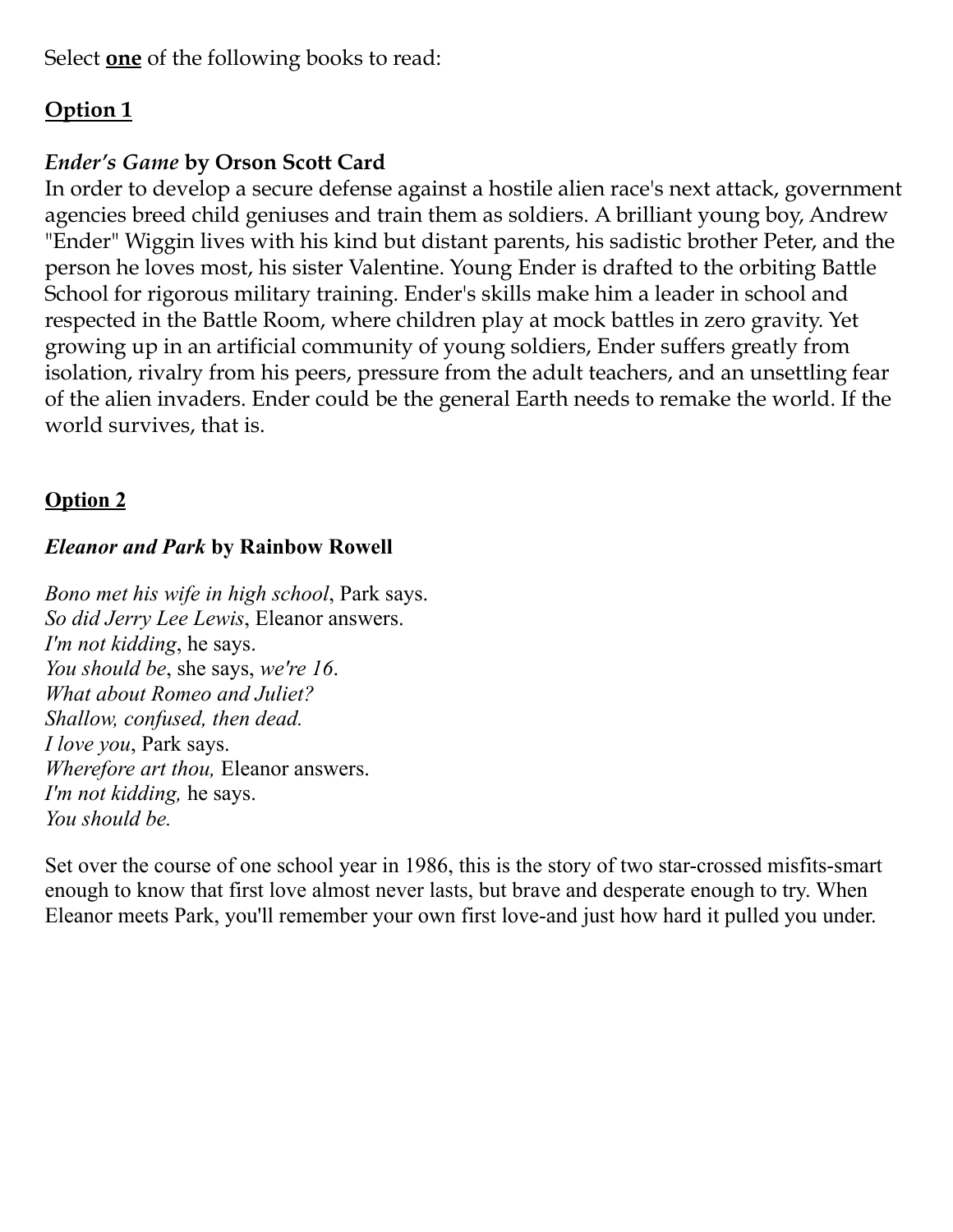# **The Dialectical Journal**

Choose one quotation for each character in the book you chose**.** The character in question can either speak the quotation, or the quotation can be in reference to that character. Provide a chapter and page number for each quotation you write down.

Once you have written down a quotation for each character you chose, answer the following question in the box across from where you wrote the quotation:

#### **"What does this quotation tell me about this particular character's personality?"**

Your response should be 2-3 sentences in length.

For your reference, an example from *Ender's Game* has been provided for you in the space below:

| <b>Character: Stilson</b><br>particular character's personality?<br><b>My Chosen Quotation:</b><br>"It was Stilson, of course. He wasn't bigger than<br>most other kids, but he was bigger than Ender.<br>And he had some others with him. He always<br>did."<br>alone.<br><b>Chapter/Page: Chapter 1, Page 6</b> | What does this quotation tell me about this<br>Stilson acts as a bully toward Ender. The<br>quotation I chose says, "He had some others<br>with him." This tells me that even though<br>Stilson is a bully, he might not be as tough as he<br>wants everyone to think because he isn't trying<br>to fight Ender when it's just the two of them |
|-------------------------------------------------------------------------------------------------------------------------------------------------------------------------------------------------------------------------------------------------------------------------------------------------------------------|------------------------------------------------------------------------------------------------------------------------------------------------------------------------------------------------------------------------------------------------------------------------------------------------------------------------------------------------|
|-------------------------------------------------------------------------------------------------------------------------------------------------------------------------------------------------------------------------------------------------------------------------------------------------------------------|------------------------------------------------------------------------------------------------------------------------------------------------------------------------------------------------------------------------------------------------------------------------------------------------------------------------------------------------|

Notes:

- Feel free to complete the dialectical journal right onto the pages in this packet! If you prefer to write on lined notebook paper, that's fine as well.
- There are 6 total boxes.

#### **● You may repeat characters if necessary, but you should have at least three characters total.**

● You may not use my example. You can, however, use the same character. ☺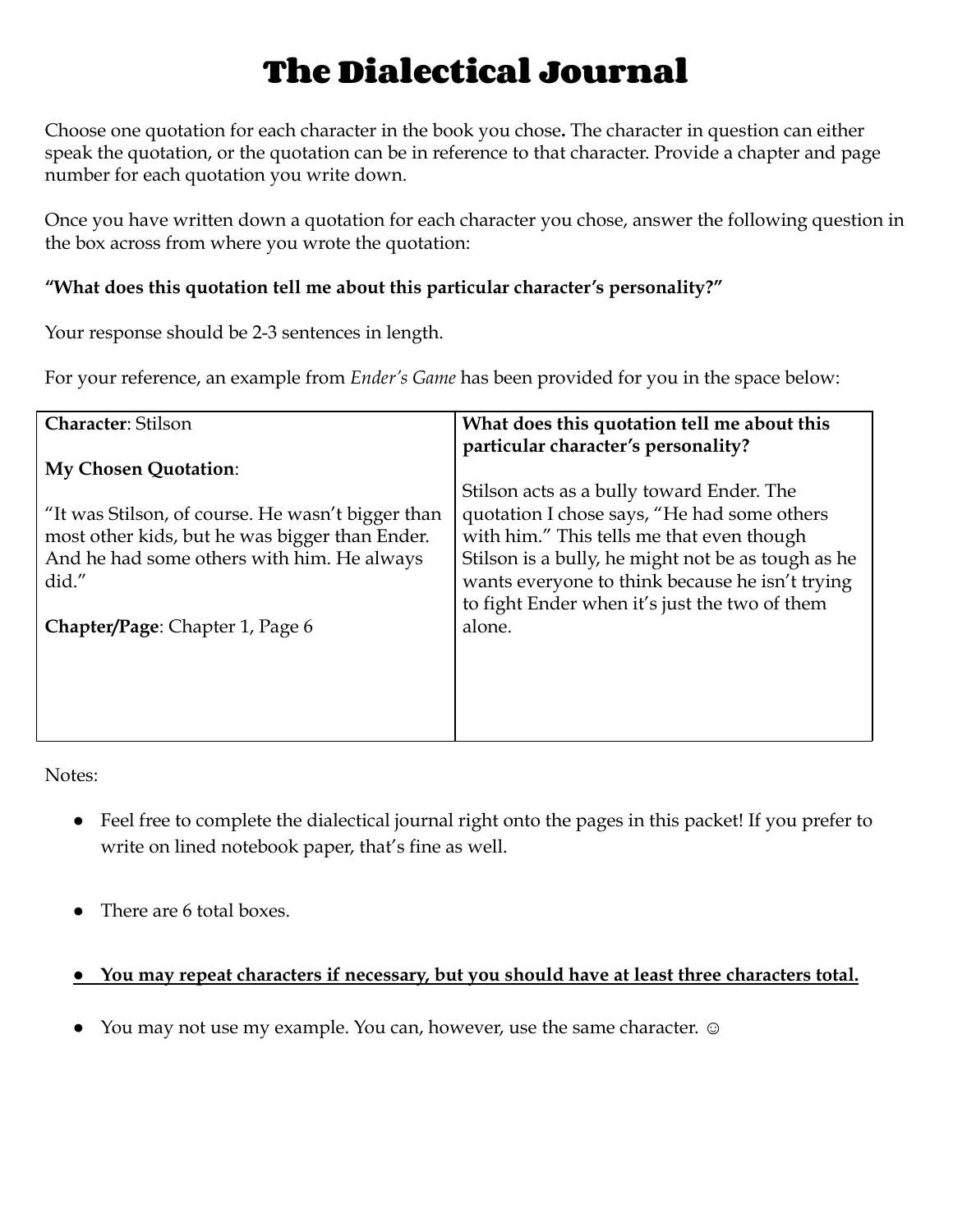**Chapter/Page:**

| Character:                  | What does this quotation tell me about this<br>character's personality? |
|-----------------------------|-------------------------------------------------------------------------|
| <b>My Chosen Quotation:</b> |                                                                         |
|                             |                                                                         |
|                             |                                                                         |
|                             |                                                                         |
|                             |                                                                         |
| Chapter/Page:               |                                                                         |

| Character:           | What does this quotation tell me about this                             |
|----------------------|-------------------------------------------------------------------------|
|                      | character's personality?                                                |
| My Chosen Quotation: |                                                                         |
|                      |                                                                         |
|                      |                                                                         |
|                      |                                                                         |
|                      |                                                                         |
|                      |                                                                         |
|                      |                                                                         |
|                      |                                                                         |
|                      |                                                                         |
| Chapter/Page:        |                                                                         |
|                      |                                                                         |
|                      |                                                                         |
| Character:           |                                                                         |
|                      | What does this quotation tell me about this<br>character's personality? |
| My Chosen Quotation: |                                                                         |
|                      |                                                                         |
|                      |                                                                         |
|                      |                                                                         |
|                      |                                                                         |
|                      |                                                                         |
|                      |                                                                         |
|                      |                                                                         |
|                      |                                                                         |